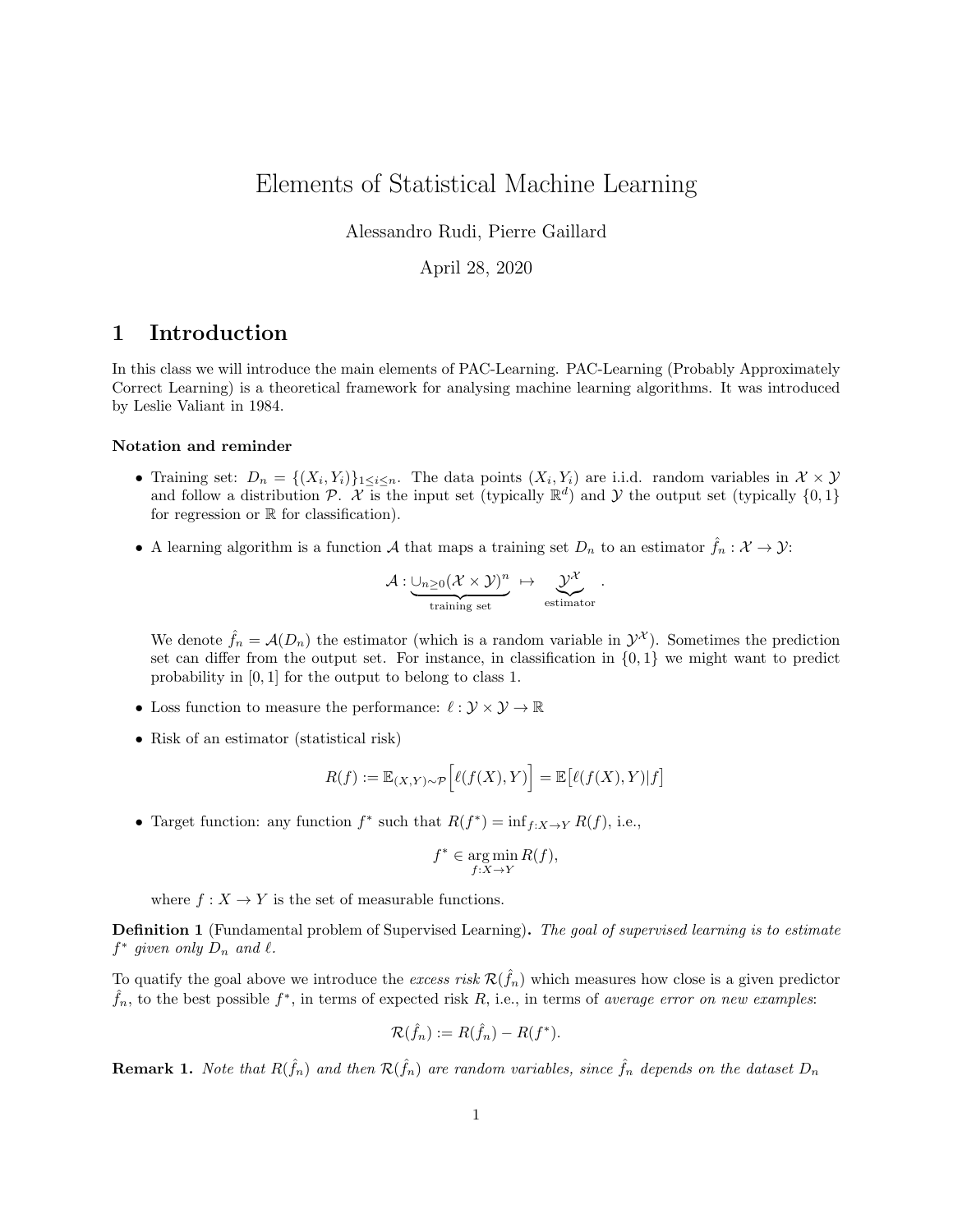**Definition 2** (Consistency). Let  $\delta \in (0,1]$ . The algorithm A is consistent (i.e., it is a proper learning algorithm)

$$
\lim_{n \to \infty} \mathbb{E}_{D_n} \ \mathcal{R}(\hat{f}_n) = 0.
$$

We can ask also more: The algorithm  $\mathcal A$  is strongly consistent, i.e., the following holds with probability 1,

$$
\lim_{n \to \infty} \mathcal{R}(\hat{f}_n) = 0.
$$

We can define more quantitative versions of the requirements above, that are useful to characterize how precise are the predictions

**Definition 3** (Learning Rates). The sequence  $(e_n)_{n\in\mathbb{N}}$  is a learning rate in expectation, if

$$
\mathbb{E}_{D_n} \mathcal{R}(\hat{f}_n) \le e_n, \quad \forall \ n \in \mathbb{N}.
$$

Given  $\delta \in (0,1]$ , a sequence  $(p_{n,\delta})_{n\in\mathbb{N}}$  is a learning rate in probability, if

$$
\mathbb{P}_{D_n}(\mathcal{R}(\hat{f}_n) > p_{n,\delta}) \le \delta, \quad \forall \ n \in \mathbb{N}.
$$

## 2 Empirical Risk Minimization

A classical way to estimate  $f^*$  is via empirical risk minimization. Let F be a set of functions called hypothesis space containing some candidate estimators of choice, the estimator is defined as

$$
\hat{f}_n := \underset{f \in \mathcal{F}}{\arg \min} R_n(f), \quad R_n(f) = \frac{1}{n} \sum_{i=1}^n \ell(y_i, f(x_i)),
$$

where  $R_n(f)$  is the *empirical risk* and measures the average error performed by f on the training set. The intuition is that  $R_n(f)$  approximates  $R(f)$  (the expected error) increasingly better, when n go to infinity. A crucial question we need to address is to understand under which conditions empirical risk minimization is a learning algorithm and has learning rates.

We first recall some results that will be useful for the proof.

### 3 Preliminary results

**Lemma 1** (Union bound). Let F be a finite set indexing a family of sets  $(A_f)_{f \in \mathcal{F}}$ , then

$$
\mathbb{P}(\bigcup_{f \in \mathcal{F}} A_f) \le \sum_{f \in \mathcal{F}} \mathbb{P}(A_f)
$$

*Proof.* Let A, B be two sets, we have  $\mathbb{P}(A \cup B) = \mathbb{P}(A) + \mathbb{P}(B) - \mathbb{P}(A \cap B)$ , then

$$
\mathbb{P}(A \cup B) = \mathbb{P}(A) + \mathbb{P}(B) - \mathbb{P}(A \cap B) \le \mathbb{P}(A) + \mathbb{P}(B).
$$

The result is obtained by iterating the formula above over  $(A_f)_{f \in \mathcal{F}}$ .

**Lemma 2** (supremum of random variables). Let  $t > 0$  and F be a finite set indexing real random variables  $(u_f)_{f \in \mathcal{F}}$ , we have

$$
\mathbb{P}(\sup_{f \in \mathcal{F}} |u_f| > t) \le \sum_{f \in \mathcal{F}} \mathbb{P}(|u_f| > t).
$$

 $\Box$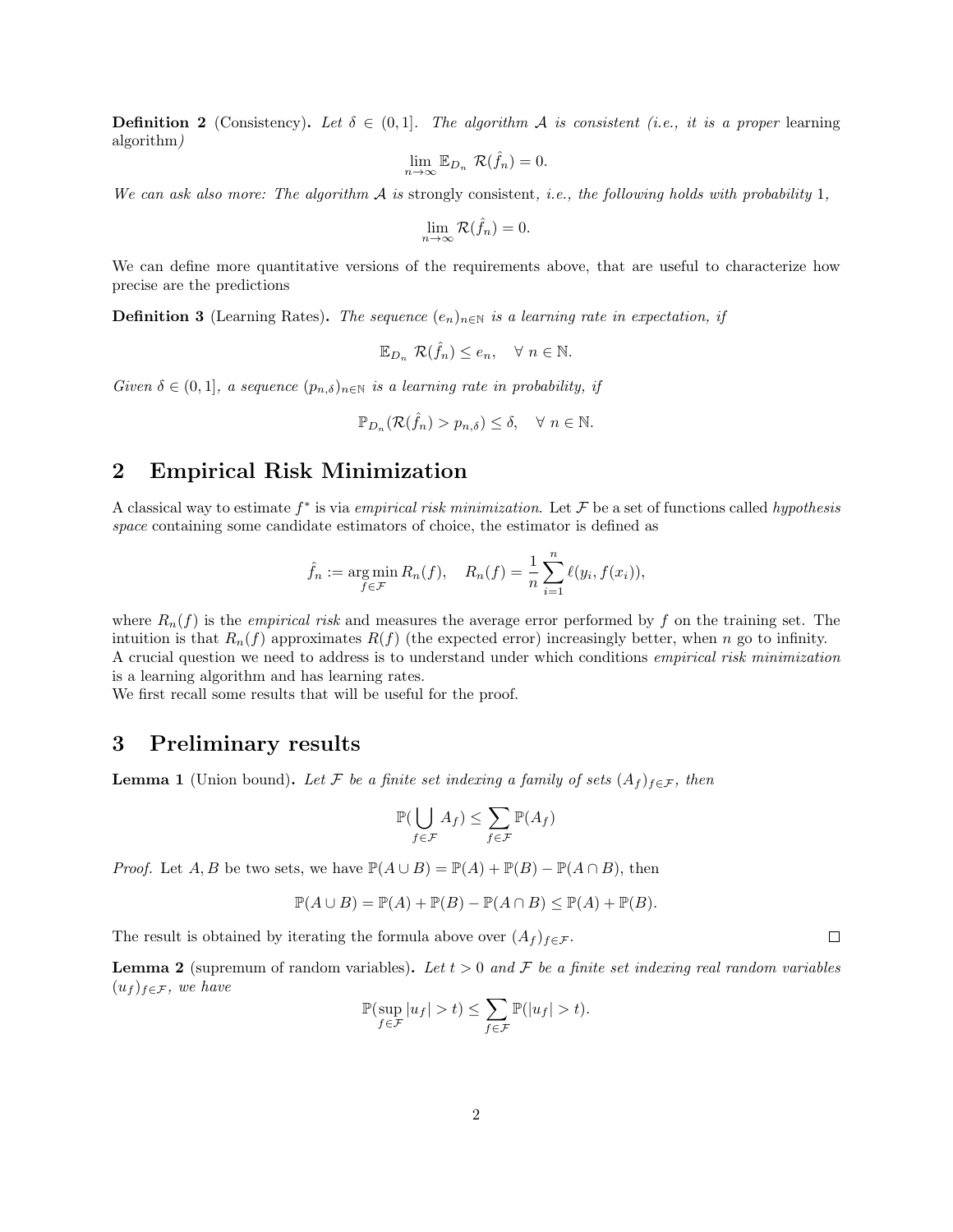*Proof.* Since  $\sup_{f \in \mathcal{F}} |u_f| \leq t$  is equivalent to  $|u_f| \leq t \quad \forall f \in \mathcal{F}$ , we have

$$
\{\sup_{f \in \mathcal{F}} |u_f| \le t\} = \cap_{f \in \mathcal{F}} \{|u_f| \le t\},\
$$

where we denote by  $\{condition\}$  the event (subset of the sample space) satisfying condition. Since  $\mathbb{P}(A)$  =  $1 - \mathbb{P}(A^c)$ , for any set A, with  $A^c$  the complement of A, we have

$$
\mathbb{P}(\sup_{f\in\mathcal{F}}|u_f|>t)=1-\mathbb{P}(\sup_{f\in\mathcal{F}}|u_f|\leq t)=1-\mathbb{P}(\cap_{f\in\mathcal{F}}\{|u_f|\leq t\})=\mathbb{P}(\cup_{f\in\mathcal{F}}\{|u_f|>t\}).
$$

Finally by using the union bound from Lemma 1

$$
\mathbb{P}(\bigcup_{f \in \mathcal{F}} \{|u_f| > t\}) \le \sum_{f \in \mathcal{F}} \mathbb{P}(|u_f| > t),
$$

 $\Box$ 

**Proposition 1.** Let x be a random variable and let f, g be real functions, with  $t \in \mathbb{R}$  such that  $f(x) \ge g(x) > t$ almost surely, then

$$
\mathbb{P}(g(x) > t) \le \mathbb{P}(f(x) > t)
$$

*Proof.* The result is obtained considering that the event  $G := \{g(x) > t\}$  satisfies  $G \subset F$  with F the event  $F := \{f(x) > t\}.$  So  $\mathbb{P}(G) \leq \mathbb{P}(F).$  $\Box$ 

#### 3.1 Bernstein inequality

Lemma 3 (exponential moments of bounded random variables). Let u be a random variable such that  $|u| \leq B$ , for  $B > 0$  almost surely and  $\mathbb{E}u = 0$ . Define  $\sigma^2 := \mathbb{E}u^2$ . Let  $0 \leq \theta < 1/B$ , then

$$
\mathbb{E}e^{\theta u} \le e^{\frac{\theta^2 \sigma^2}{2(1-\theta B)}}.
$$

*Proof.* First note that for  $k \geq 2$ 

$$
\mathbb{E}u^k \le B^{k-2}\mathbb{E}u^2 = B^{k-2}\sigma^2.
$$

By Taylor expansion, we have

$$
\mathbb{E}e^{\theta u} = 1 + \underbrace{\mathbb{E}\theta u}_{k=0} + \sum_{k=2}^{\infty} \frac{\theta^k \mathbb{E}u^k}{k!} \le 1 + \frac{\theta^2 \sigma^2}{2} \sum_{k=2}^{\infty} \frac{\theta^{k-2} B^{k-2}}{k!/2} \le 1 + \frac{\theta^2 \sigma^2}{2} \sum_{k=2}^{\infty} \theta^{k-2} B^{k-2} = 1 + \frac{\theta^2 \sigma^2}{2(1 - \theta B)}.
$$

Finally, since  $1 + x \leq e^x$  for any x we have

$$
\mathbb{E}e^{\theta u} \le 1 + \frac{\theta^2 \sigma^2}{2(1 - \theta B)} \le e^{\frac{\theta^2 \sigma^2}{2(1 - \theta B)}}.
$$

**Lemma 4** (Bernstein inequality for random variables). Let  $u, u_1, \ldots, u_n$  be independently and identically distributed random variables, such that  $\mathbb{E}u = 0$ , and  $|u| \leq B$  almost surely, for  $B > 0$ . Define  $\sigma^2 := \mathbb{E}u^2$ . Let  $t > 0$ , the following holds

$$
\mathbb{P}(\frac{1}{n}\sum_{i=1^n}u_i > t) \le e^{-\frac{t^2n/2}{\sigma^2 + Bt}},
$$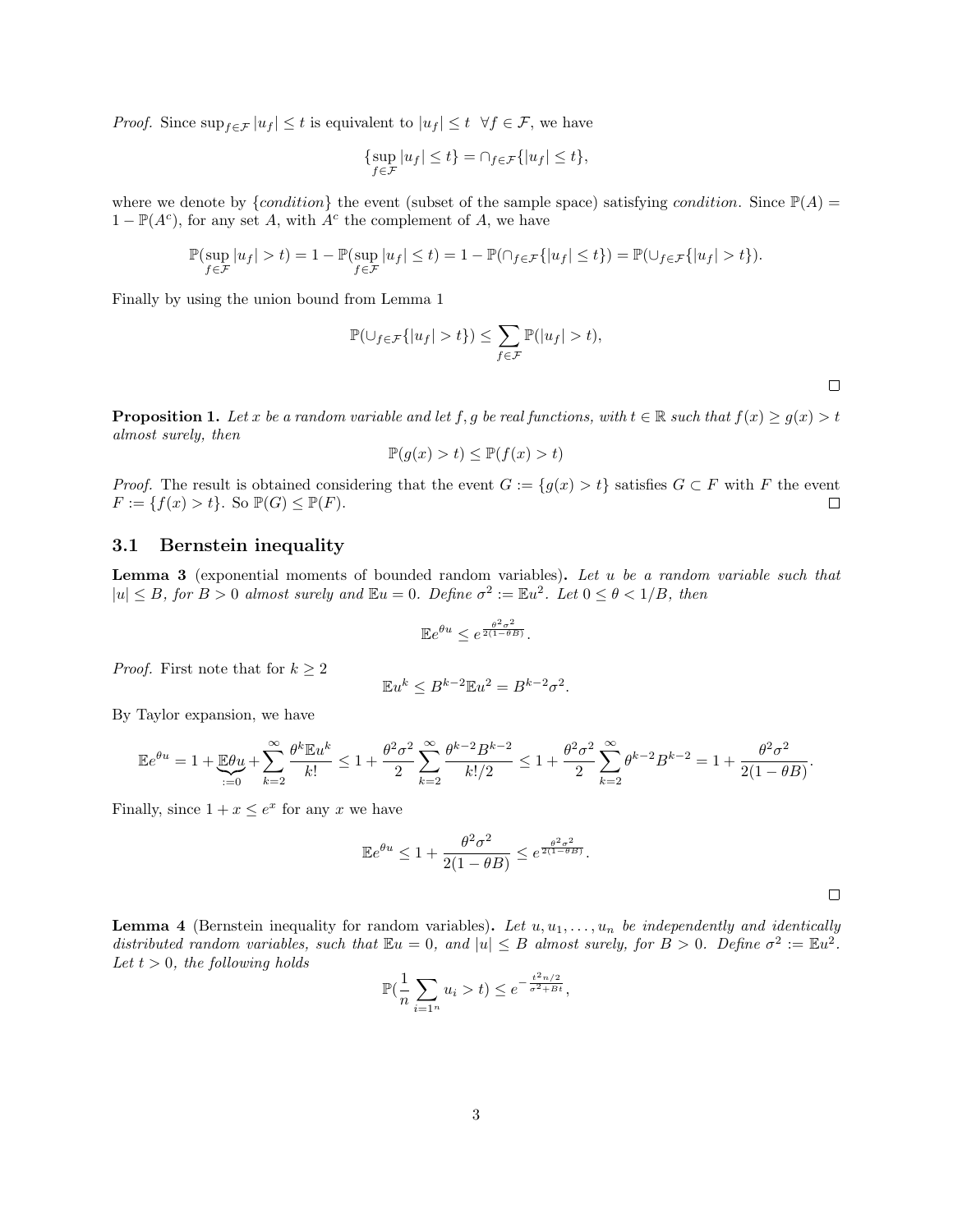*Proof.* Let  $0 < \theta < 1/B$ ,

$$
\mathbb{P}(\frac{1}{n}\sum_{i=1}^n u_i > t) = \mathbb{P}(\theta \sum_{i=1}^n u_i > \theta nt) = \mathbb{P}(e^{\theta \sum_{i=1}^n u_i} > e^{\theta nt}) \le \frac{\mathbb{E}e^{\theta \sum_{i=1}^n u_i}}{e^{\theta nt}},
$$

where in the last step we used the Markov inequality. Now since  $u_1, \ldots, u_n$  are independent, we have

$$
\mathbb{E}e^{\theta \sum_{i=1}^n u_i} = \prod_{i=1}^n \mathbb{E}e^{\theta u_i} \leq e^{\frac{\theta^2 \sigma^2 n}{2(1-\theta B)}},
$$

where in the last step we used Lemma 3. So we have

$$
\mathbb{P}(\frac{1}{n}\sum_{i=1}^n u_i > t) \leq e^{\frac{\theta^2 \sigma^2 n}{2(1-\theta B)}} - \theta nt.
$$

Since the inequality above holds for any  $\theta$  in [0, B), we will take a  $\theta$  that makes the exponent negative, in particular the one satisfying  $\theta nt = \theta^2 \sigma^2 n/(1 - \theta B)$ , that is  $\theta := t/(\sigma^2 + Bt) < 1/B$  obtaining the desired result.  $\Box$ 

Corollary 1. Under the same assumptions of Lemma 4

$$
\mathbb{P}(|\frac{1}{n}\sum_{i=1}^n u_i| > t) \le 2e^{-\frac{t^2n/2}{\sigma^2 + Bt}},
$$

*Proof.* For a random variable  $z$ , by applying Lemma 1, we have

$$
\mathbb{P}(|z| > t) = \mathbb{P}(\{z > t\} \cup \{-z > t\}) \le \mathbb{P}(z > t) + \mathbb{P}(-z > t).
$$

The final result is obtained by setting  $z = \frac{1}{n} \sum_{i=1}^{n} u_i$  and using two times the Bernstein inequality.  $\Box$ 

# 4 Consistency and Learning rates for Empirical Risk Minimization

The goal of this section is to prove consistency and learning rates for empirical risk minimization. Key step here is to decompose the excess risk as:

$$
\mathbb{E}\left[R(\hat{f}_n)\right] - R^* = \underbrace{\left(\mathbb{E}\left[R(\hat{f}_n)\right] - \inf_{f \in \mathcal{F}} R(f)\right)}_{\text{Estimation error}} + \underbrace{\left(\inf_{f \in \mathcal{F}} R(f) - R^*\right)}_{\text{Approximation error}}.
$$

The bias term (or approximation error) depends on  $f^*$  and  $\mathcal{F} \subseteq \mathcal{Y}^{\mathcal{X}}$  but not on  $\hat{f}_n, D_n$ . To control it, we must make some assumption on  $\rho$ . It is possible to prove consistency it without assumptions, but assumptions are needed to get rates of convergence.

The variance term (or estimation error) depends on  $D_n, \mathcal{F}$ , and  $\hat{f}_n$ . We can bound this term making very mild or no assumption on the data distribution  $P$ . These are the type of results we are going to prove in this lecture.

In the picture below the effect of the capacity  $|\mathcal{F}|$  is analyzed on the variance term, bias term and total excess risk, for a fixed dataset. In particular there are two important regimes underfitting and overfitting.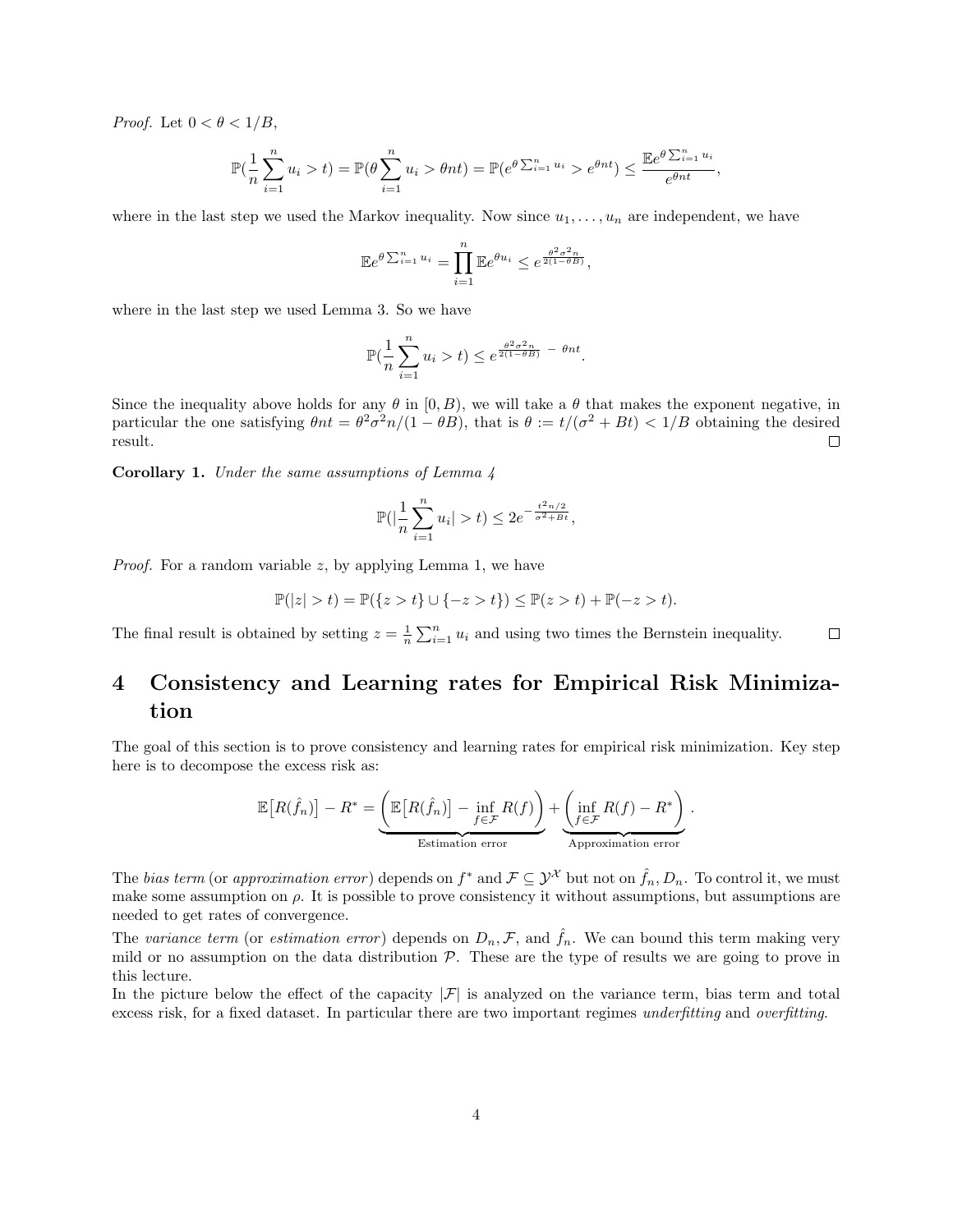

The algorithm is in a regime of underfitting when the capacity of the hypothesis space is too small, i.e., the chosen functions are not able to approximate well  $f^*$ , but at the same time there are only few function in  $|\mathcal{F}|$  and then the variance is small. On the other side, when we select a very large hypothesis space, then likely there exists a function  $f \in \mathcal{F}$  very close to  $f^*$ , inducing a small bias, but at the same time since  $|\mathcal{F}|$ is big, the variance is large.

Obviously there are cases that are not represented by the graph above, consider for example the very lucky case  $\mathcal{F} = \{f^*\},$  or more generally  $\mathcal{F} = \{f^*\} \cup \mathcal{F}_0$ .

#### 4.1 Bounding the variance term: PAC bounds

As noted above, the estimator  $f_n$  is a random variable. A way to deal with this randomness is to consider the expectation of  $R(\hat{f}_n)$ . But this is limited: it makes statements about the risk on average. A finer control over the excess risk can be stated in terms of a probabilistic statement: a PAC bound (probably approximately correct).

**Definition 4.** We say that  $\hat{f}_n$  is  $\varepsilon$ -accurate with confidence  $1 - \delta$  of  $(\varepsilon, \delta)$ -PAC if

$$
\mathbb{P}_{D_n}\left\{R(\hat{f}_n)-\inf_{f\in\mathcal{F}}R(f)>\varepsilon\right\}<\delta.
$$

Now we have

$$
R(\hat{f}_n) - \inf_{f \in \mathcal{F}} R(f) = [R(\hat{f}_n) - \inf_{f \in \mathcal{F}} R_n(f)] + [\inf_{f \in \mathcal{F}} R_n(f) - \inf_{f \in \mathcal{F}} R(f)].
$$

Noting that the definition of  $f_n$  is to be the minimum of  $R_n(f)$  over F, then for the first term on the right hand side of the equation above, we have

$$
R(\hat{f}_n) - \inf_{f \in \mathcal{F}} R_n(f) = R(\hat{f}_n) - R_n(\hat{f}_n) \le \sup_{f \in \mathcal{F}} |R(f) - R_n(f)|.
$$

For the second term, recalling that  $\inf_{z\in Z} a(z) - \inf_{z\in Z} b(z) \leq \sup_{z\in Z} |a(z) - b(z)|$ , we have

$$
\inf_{f \in \mathcal{F}} R_n(f) - \inf_{f \in \mathcal{F}} R(f) \le \sup_{f \in \mathcal{F}} |R(f) - R_n(f)|.
$$

So finally,

$$
R(\hat{f}_n) - \inf_{f \in \mathcal{F}} R(f) \le 2 \sup_{f \in \mathcal{F}} |R(f) - R_n(f)|. \tag{1}
$$

#### 4.2 Bounds in probability

Here we assume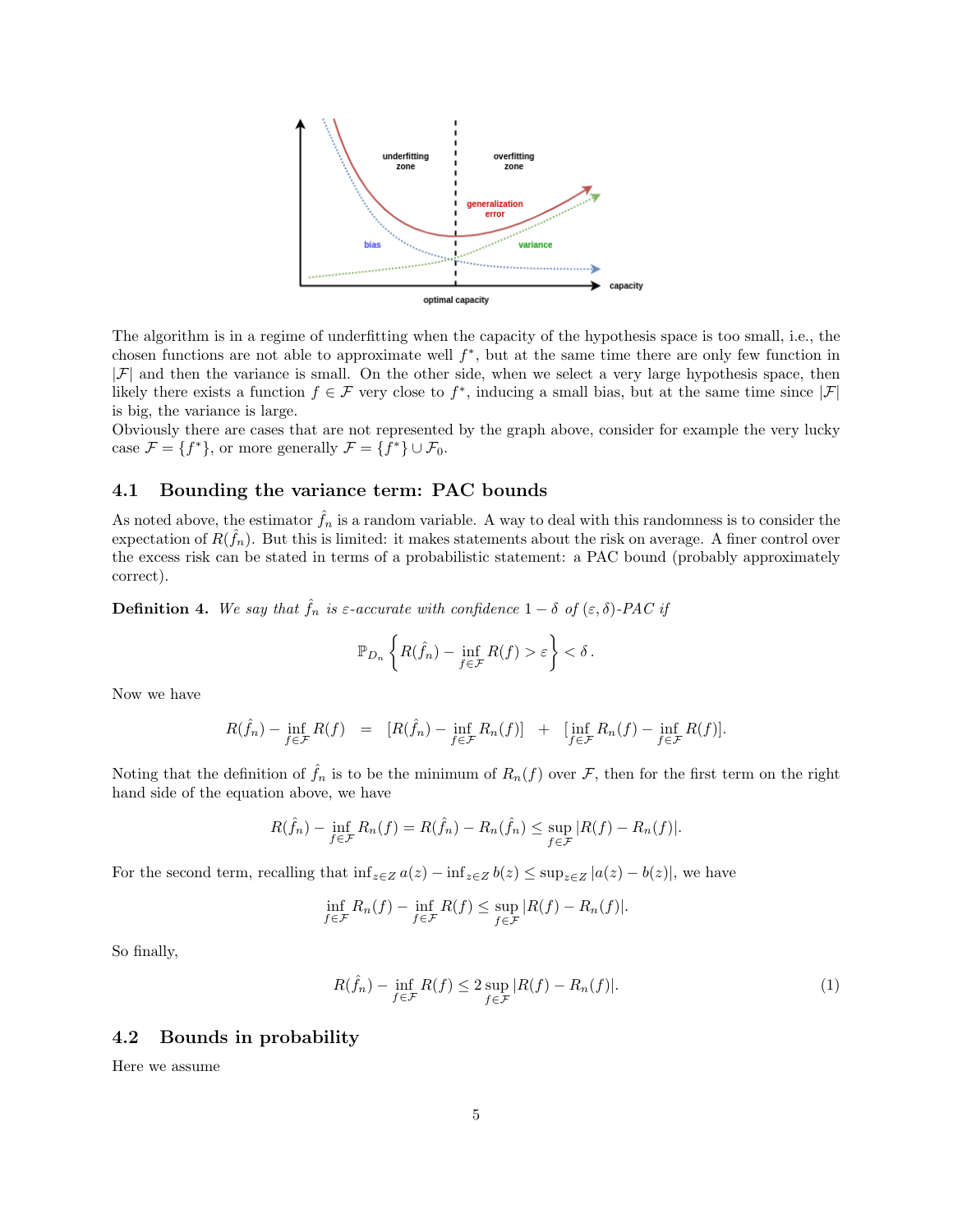- Assumption 1  $\mathcal F$  is a set of finite cardinality
- Assumption 2 there exists  $B > 0$  such that  $\ell(y, y') \leq B$  for any  $y, y' \in Y$ .

Note that for any  $f \in \mathcal{F}$ ,  $R(f) - R_n(f)$  is a random variable since it depends on  $D_n$ . Let  $t > 0$ , by Prop. 1, we have

$$
\mathbb{P}(R(\hat{f}_n) - \inf_{f \in \mathcal{F}} R(f) > 2t) \le \mathbb{P}(2 \sup_{f \in \mathcal{F}} |R(f) - R_n(f)| > 2t) \tag{2}
$$

$$
\leq \sum_{f \in \mathcal{F}} \mathbb{P}(2|R(f) - R_n(f)| > 2t) \tag{3}
$$

$$
= \sum_{f \in \mathcal{F}} \mathbb{P}(|R(f) - R_n(f)| > t) \tag{4}
$$

where the last step is due to Lemma 2. To further bound the inequality above we need to study the probability of the event  $\{|R(f) - R_n(f)| > t\}$ . Given  $f \in \mathcal{F}$ , denote by  $v_i$  the random variable defined as  $v_i := \ell(y_i, f(x_i)) - R(f)$  for  $i \in \{1, \ldots, n\}$ . Then we have

$$
|R_n(f) - R(f)| = |\frac{1}{n} \sum_{i=1}^n v_i|.
$$

Now note that  $\mathbb{E}v_i = 0$ , and that  $v_1, \ldots, v_n$  are independent and identically distributed. Moreover, by Assumption 2,  $|v_i| \leq B$  almost surely and that  $\mathbb{E}v_i^2 \leq B^2$ . So, by applying the Bernstein inequality in Lemma 4 (see also the subsequent corollaries), we have

$$
\mathbb{P}(|\frac{1}{n}\sum_{i=1}^{n}v_i| > s) \le 2e^{-\frac{t^2n/2}{B^2+Bt}}.\tag{5}
$$

To conclude, by Eq.  $(1)$ ,  $(4)$ ,  $(5)$  and Prop. 1

$$
\mathbb{P}_{D_n}\left\{R(\hat{f}_n) - \inf_{f \in \mathcal{F}} R(f) > 2t\right\} \leq \mathbb{P}_{D_n}\left\{2 \sup_{f \in \mathcal{F}} |R(f) - R_n(f)| > 2t\right\}
$$

$$
\leq \sum_{f \in \mathcal{F}} \mathbb{P}_{D_n}\left\{2 \sup_{f \in \mathcal{F}} |R(f) - R_n(f)| > 2t\right\}
$$

$$
\leq \sum_{f \in \mathcal{F}} 2e^{-\frac{t^2 n/2}{B^2 + Bt}} = 2|\mathcal{F}|e^{-\frac{t^2 n/2}{B^2 + Bt}}.
$$

Now note that when  $t \leq B$ , then  $2|\mathcal{F}|e^{-\frac{t^2n/2}{B^2+Bt}} \leq 2|\mathcal{F}|e^{-\frac{t^2n}{B^2}}$ . Let  $\delta \in (0,1]$ , when  $n \geq \log \frac{2|\mathcal{F}|}{\delta}$ , select  $t = \sqrt{\frac{B^2 \log \frac{2|\mathcal{F}|}{\delta}}{n}}$ , then  $t \leq B$  and so we have the  $(t, \delta)$ -PAC bound

$$
\mathbb{P}_{D_n}\left\{R(\hat{f}_n) - \inf_{f \in \mathcal{F}} R(f) > \sqrt{\frac{4B^2\log\frac{2|\mathcal{F}|}{\delta}}{n}}\right\} \le \delta,
$$

or equivalently: the following holds with probability at least  $1 - \delta$ 

$$
R(\hat{f}_n) - \inf_{f \in \mathcal{F}} R(f) \le \sqrt{\frac{4B^2 \log \frac{2|\mathcal{F}|}{\delta}}{n}}.
$$